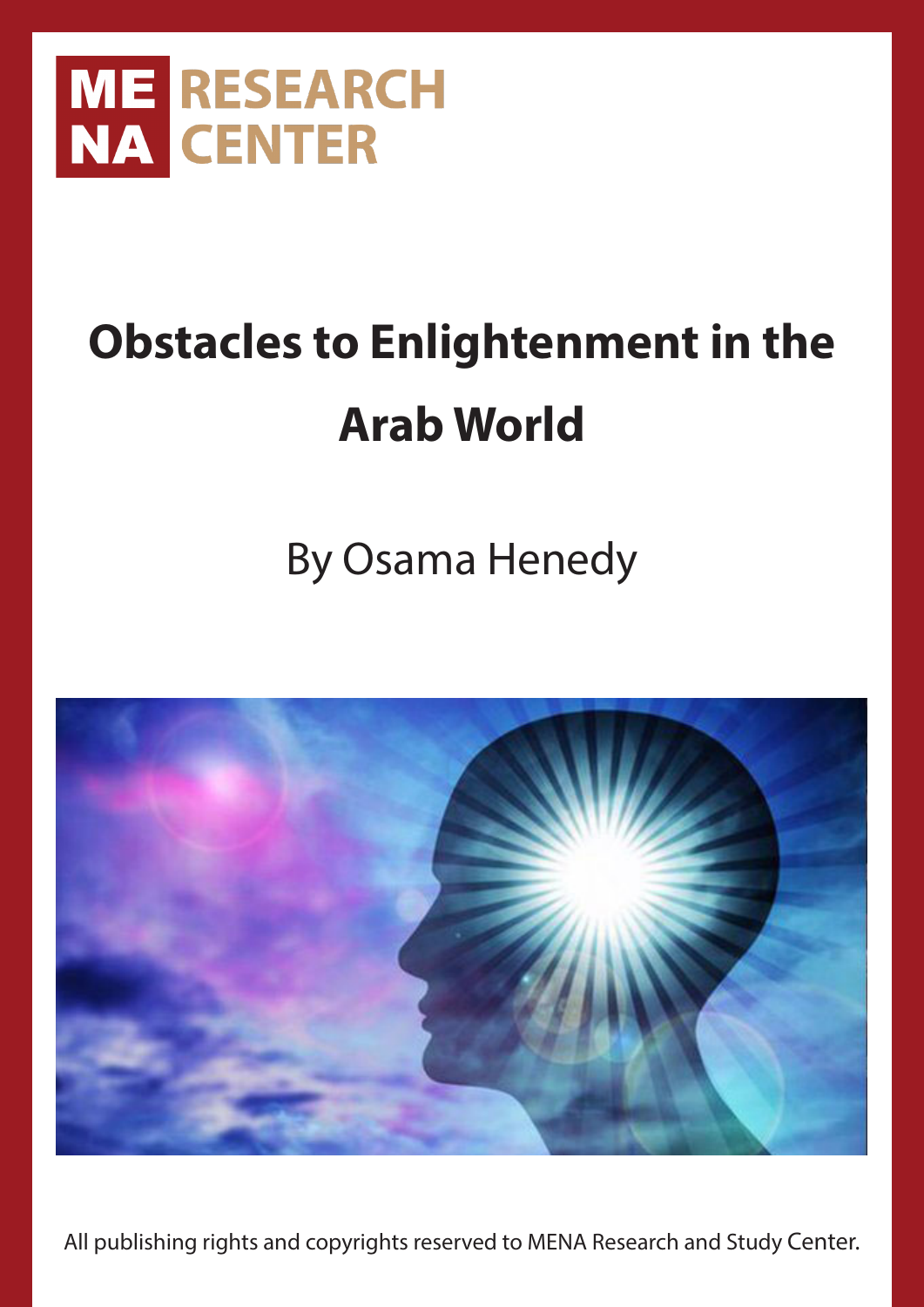Talking about the issue of enlightenment may seem more urgent than ever in the Arab case, as the enlightenment has always been at the fore of the news in the Arab countries, given the range of security, military, and political tensions that the Arab countries have suffered from for decades. And when we search for the reasons for all this, we will probably return to the question that accompanied Arab thought since the beginning of its revival - which came in different forms - but it was represented with a basic question: "Why did one idea advance and we were late, in reference to the civilizational gap that has widened between us, the Arabs and the West?"

We will try to trace all the obstacles that have emerged and will analyze any Arab enlightenment project, based on one of the most famous articles on the subject of enlightenment by the German philosopher Immanuel Kant, reading some of the axes of the article, which constitute an entry to a desired enlightenment in the Arab world.

# **First: What is Enlightenment (the historical context of the European Enlightenment project)**

It can be said that the real beginning of changing the negative attitude of man to the world and his exit from the circle of dull certainty to the space of open knowledge, was defined by Francis Bacon (1561-1626), after him Galilei and Descartes. This was accompanied by a number of developments that took place in Europe, represented by the emergence of universities in the thirteenth century, such as the Sorbonne, Oxford and Bologna, with a great development in cities and the movement of trade.

In 1783, that is, after the troubled atmosphere of debate in Germany, a newspaper asked its readers a simple question: What is Enlightenment?

The answers to this question varied, and among the most important names that presented articles were Gotthold Ephraim Lessing, the German dramatist, Moses Mendelssohn, the Jewish philosopher and Immanuel Kant, the philosopher from Koenigsberg.

## **Second: A reading of Kant's article on enlightenment and its possible transfer into the Arab world**

#### **Examples of Arab enlightenment disruptions:**

Perhaps the Mu'tazil movement had a prominent role in trying to establish this type of thinking, which was limited, but the audacity of its theses paved the way for what came af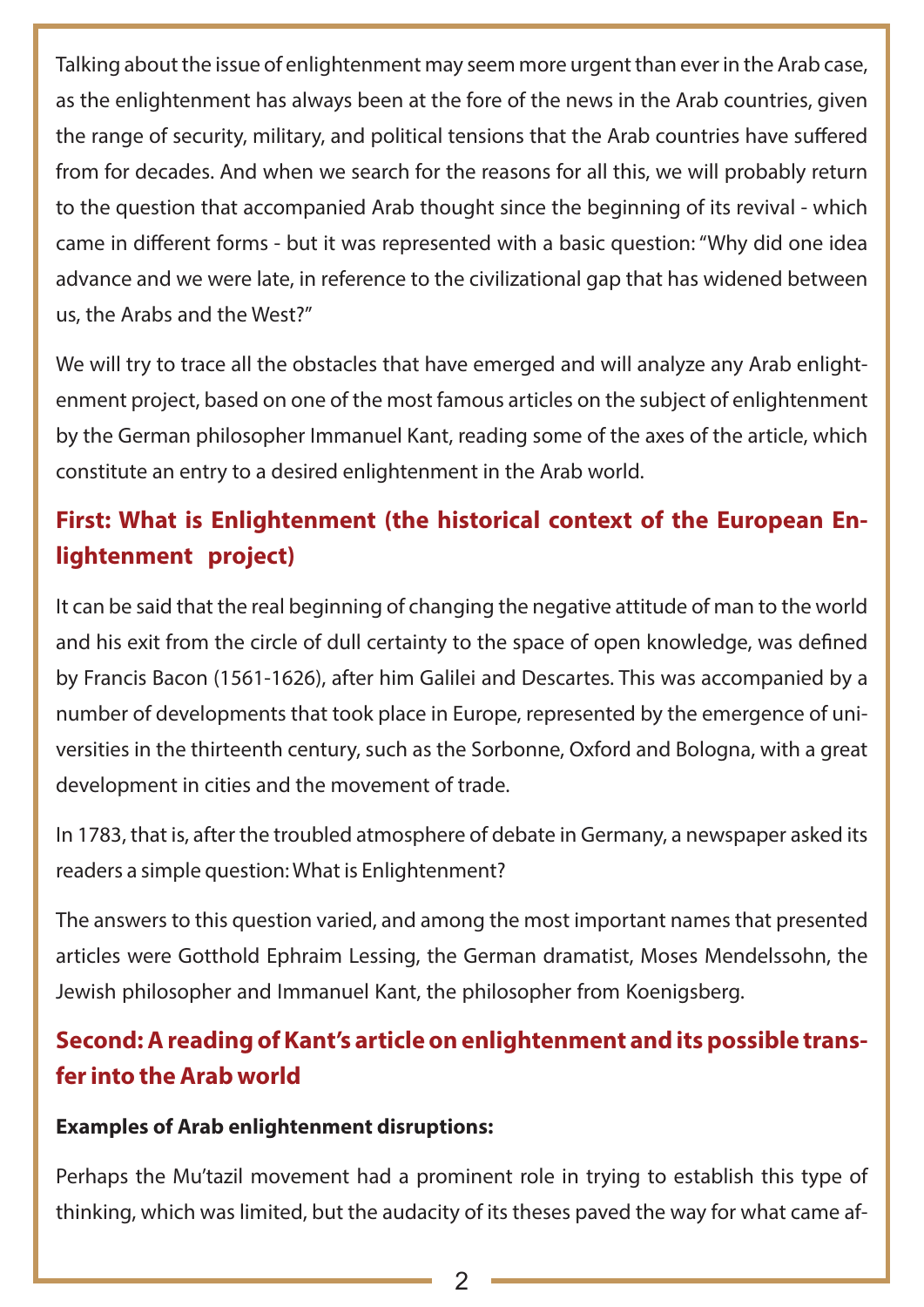ter it, especially the mighty effort in defense of philosophy and logic, led by Ibn Rushd, the Cordoba judge and philosopher in the twelfth century AD.

Ibn Rushd, the great explainer, who comprehended Aristotle's logic and tried to adapt it to Islam, defended since the beginning of his famous book "The Article's separation and the Report Between Sharia and Wisdom from Communication" the form of a preliminary question: "Does Sharia necessitated philosophy?" Defining the purpose of this question by examining the Sharia's point of view, whether philosophy and the sciences of logic are permitted or prohibited.

After he cites several verses that called on people to put reason into practice, he presents his initial definition of philosophy as "considering existing things and considering it in terms of its indication of the maker and the more complete the knowledge of its workmanship, the more knowledge of the maker was complete."

For example, and not limited to, Francis Al-Marrash, the Syrian thinker, in his book "The Forest of Truth" in 1865, called on the Arabs to have a patriotic love, free from the purposes of religion. He considered that sectarian and religious hatreds are among the most dangerous consequences of "ignorance and brutality", as they dispersed Lebanon and shook the pillars of Damascus. Al-Marrash expressed his firm belief in the tremendous power of science to overcome the civilizational gap between East and West and that ignorance is the source of all the East's ills, and the root of all ruins and decadence in it.

#### **Guardianship models in the Arabic case:**

Kant defines enlightenment as the individual's liberation from the guardianship he brought to himself, and guardianship is the inability of the individual to use his own understanding, without guidance from the other, not because of his mental deficiency but because of the lack of courage using it, the use of reason without guidance from the other. Encourage to use your own mind, this is the motto of enlightenment!

Two critical levels of guardianship can be identified, which the Arab mind is currently suffering from:

- A Religious guardianship model
- B political guardianship model

And when we read Kant's words, especially the phrase "the use of the mind without guid-

3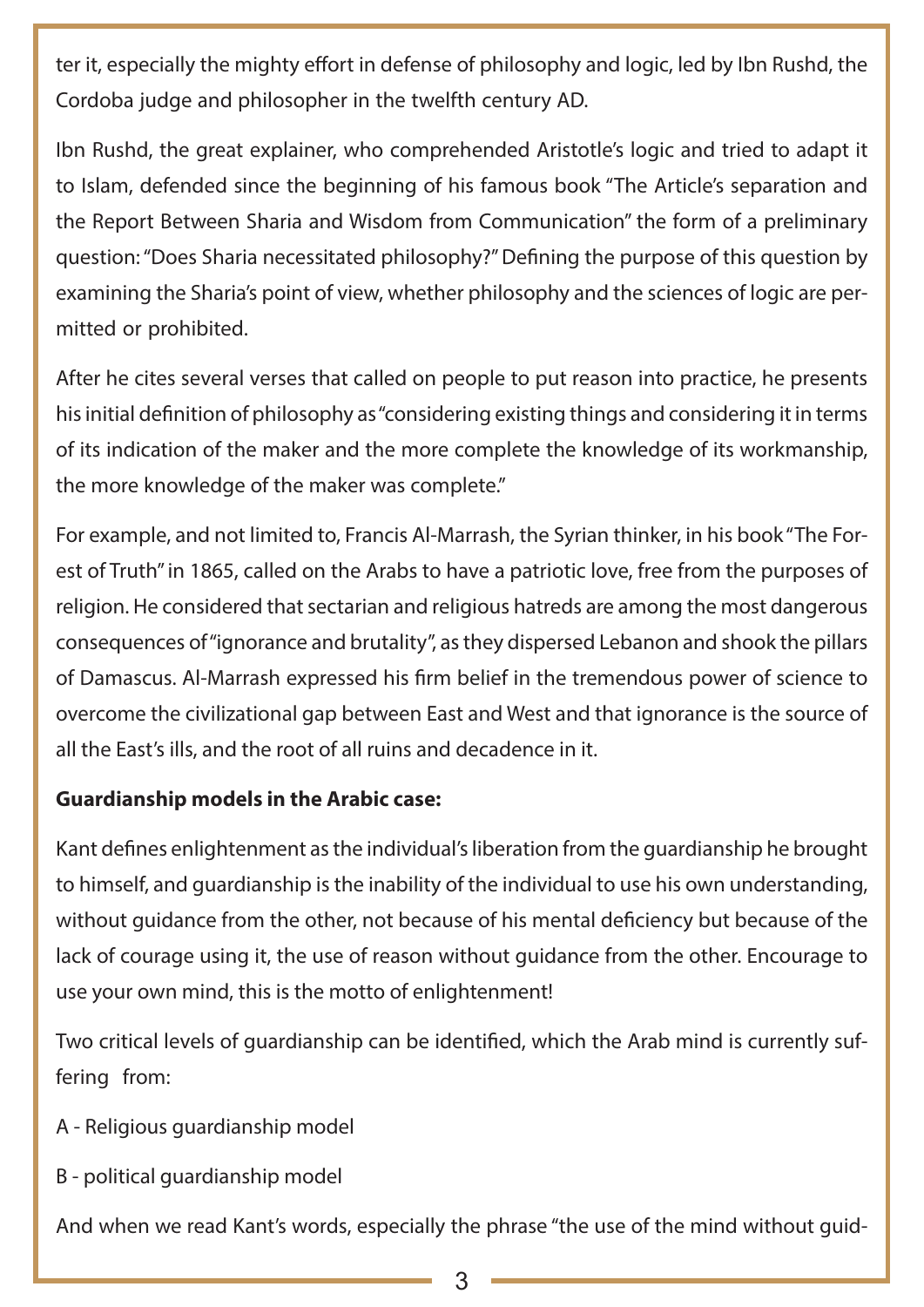ance from the other," in both models, we will find in the first a multi-level religious discourse, little of it gives the mind its role and place in achieving renaissance and progress, and a lot of it do not make man only a servant of God. Rather, it makes him a slave to the interpretation of a jurist who lived centuries ago, or to the guardian of a jurist who has innovated religion. Not to mention the worse investment of religious discourse, politically, through Islamic movements that perpetuated its two parts, the Sunnis, represented by the Muslim Brotherhood, and the Shiites, represented by Wilayat al-Faqih, as established by the mullahs' authoritarian regime.

In the second model, guardianship was more deadly when the tyrants of the Arab world installed themselves as guardians of the people, thinking for them and trading with them as they wanted. That is through intimidation by tyrants' repressive and oppressive security services, which use all institutions as means of recruitment in favor of their survival in power. The most dangerous of these institutions is the educational institution that, over decades, has created lazy, cowardly, and ignorant models of its critical tasks and roles.

#### **Laziness and cowardice as hindrances to enlightenment:**

Someone might say that authoritarian regimes, through their absolute monopoly on the joints of society, especially the education and media sectors, have produced, over decades, an acknowledgment form of the status quo and not having the courage to modify or change it. This is understandable to some extent, it is perhaps what makes us understand the obvious cowardice and the unwillingness to take risks that have dominated the Arab situation for decades. With the uprisings of the Arab Spring, very brave features appeared in defying all this and it became clear that what was seen as eternal is not true.

#### **Freedom as a Necessary Condition for Enlightenment:**

"Enlightenment requires nothing but freedom، and the simplest thing to call freedom is for an individual to be free, to use his own mind publicly in all matters. However, I hear from everyone 'Do not argue!' The officer says: Do not argue, just do what you were told. The tax collector says: Do not argue, pay. And the priest says: Do not argue, believe!"

This clear connection, according to the enlightenment philosopher, is of paramount importance in the case of countries searching for a place in the world today, including, of course, the Arab region. Therefore, without a gradual, long-term awareness process, it is not possible to escape from the morals of blind obedience to tyrants to begin the process of enlight-

4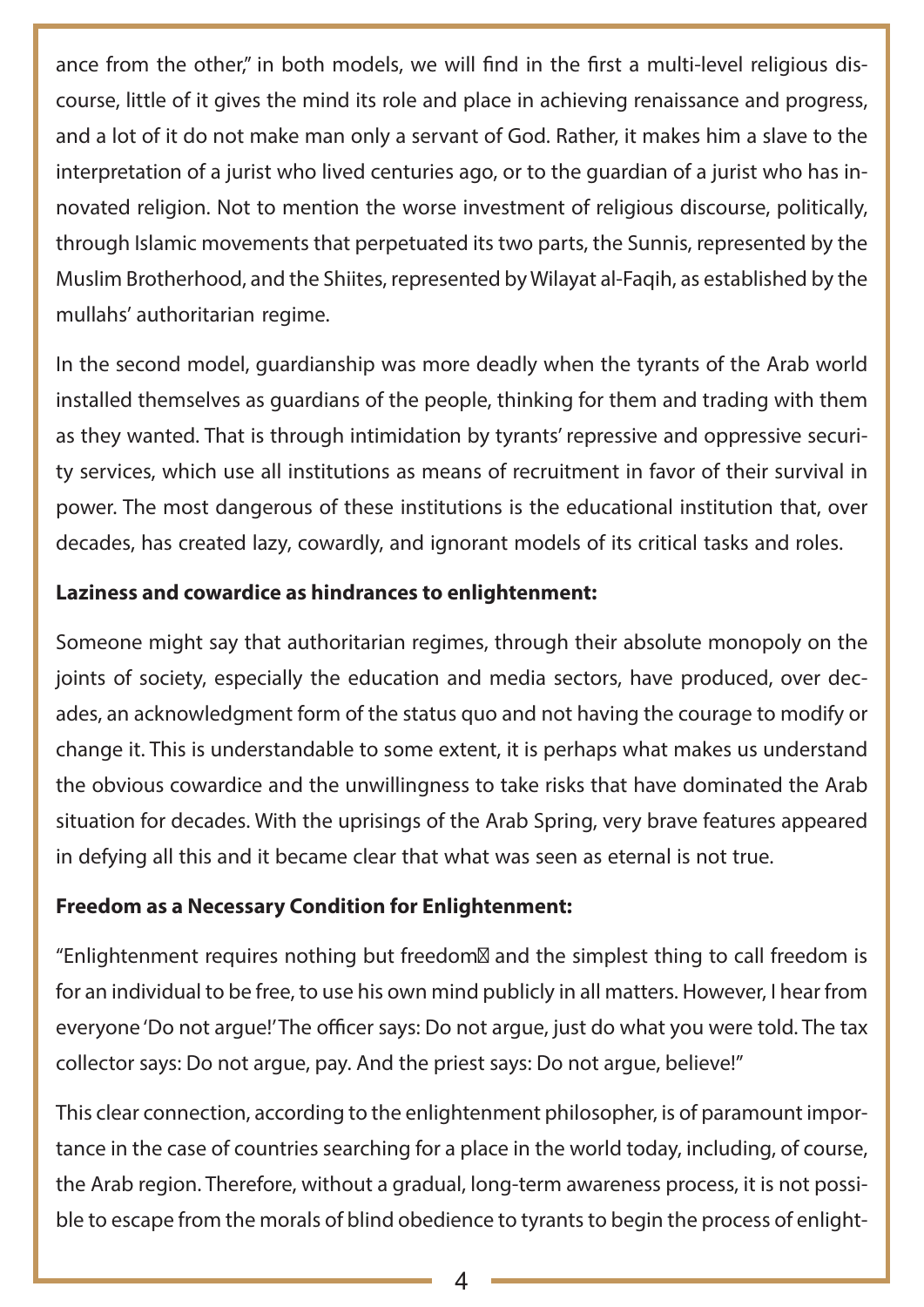enment, no enlightenment project can exist in climates of tyranny, because freedom and tyranny are two parallel lines that cannot meet.

#### **Parallel religion as an obstacle to the Enlightenment project:**

"Does a community of priests have the right to abide by the covenant of a belief, which is changing, in order to enjoy continuous guardianship over the members of the community? I say that this is impossible, and if such a contract exists, it is an object to prevent enlightenment from reaching the people, it is null and of no value, even if a higher authority supports it like Parliament, such a contract is a crime against human nature."

So, the guardianship of people, the claim of eligibility in their leadership, the conduct of their worldly affairs and overloading religion of what is not in it, in addition to that heritage that was transformed by an active act into a new sacred, all of this produced what is termed as parallel religion.

### **Third: Conclusion**

Any enlightenment process must be defined as a continuous context, taking into consideration the following vital issues:

• No enlightenment project can exist under tyranny, with its two hateful ideologies the political and the religious - as it is inevitable to continue confronting them by various means, establishing a structure capable of enlightenment.

• Rehabilitating science, scientific thinking, rejecting superstition and primitive thinking through the development of new curricula that make critical and questioning thinking a goal for them, and their tools are research, investigation and question, so that they graduate people who are qualified to enter the values and science of modern civilization.

It is not possible to talk about enlightenment by neglecting that strict religious discourse insisting on forcibly integrating religion into public life and returning us to a time that does not resemble our own. Therefore, appeasement is no longer feasible with such discourse, because it will remain an imminent danger to any enlightening project.

The gradualism in the process of change that could affect the Arab structure: it is not realistically possible, according to the history, for an agricultural society to turn, overnight, into a secular society or system. This is a call to the hardliners in the secular discourse, not to the secularists, to reconsider the possibilities.

5